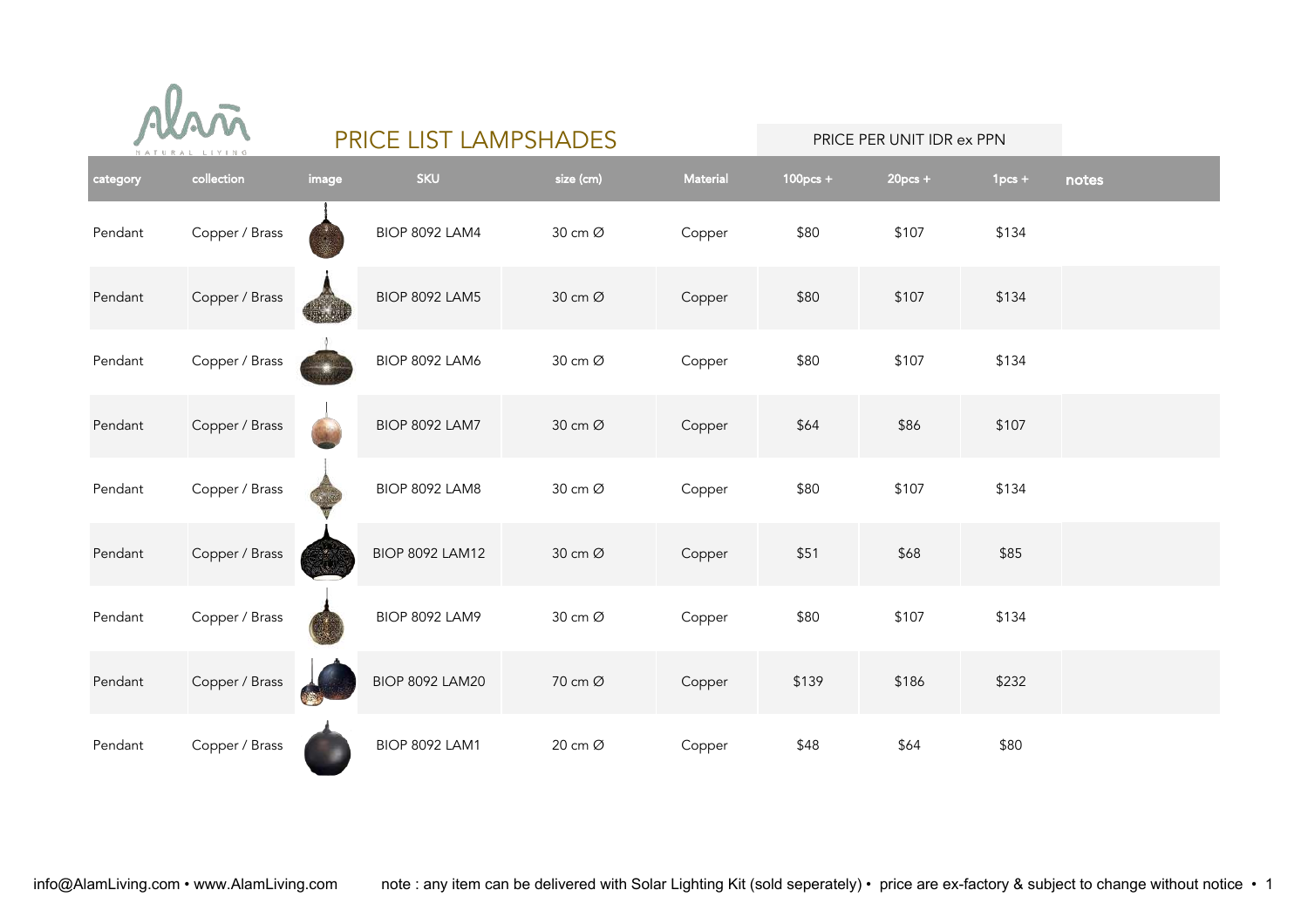

| category | collection     | image | <b>SKU</b>             | size (cm) | Material | $100pcs +$ | $20pcs +$ | $1pcs +$ | notes |
|----------|----------------|-------|------------------------|-----------|----------|------------|-----------|----------|-------|
| Pendant  | Copper / Brass |       | <b>BIOP 8092 LAM2</b>  | 20 cm Ø   | Copper   | \$29       | \$39      | \$49     |       |
| Pendant  | Copper / Brass |       | <b>BIOP 8092 LAM3</b>  | 30 cm Ø   | Copper   | \$38       | \$50      | \$63     |       |
| Pendant  | Copper / Brass | i. W  | <b>BIOP 8092 LAM10</b> | 30 cm Ø   | Copper   | \$48       | \$64      | \$80     |       |
| Pendant  | Copper / Brass |       | <b>BIOP 8092 LAM11</b> | 30 cm Ø   | Copper   | \$51       | \$69      | \$86     |       |
| Pendant  | Copper / Brass |       | <b>BIOP 8092 LAM13</b> | 30 cm Ø   | Copper   | \$48       | \$64      | \$80     |       |
| Pendant  | Copper / Brass |       | <b>BIOP 8092 LAM18</b> | 50 cm Ø   | Copper   | \$102      | \$136     | \$170    |       |
| Pendant  | Copper / Brass |       | <b>BIOP 8092 LAM14</b> | 40 cm Ø   | Copper   | \$123      | \$164     | \$205    |       |
| Pendant  | Copper / Brass |       | <b>BIOP 8092 LAM16</b> | 50 cm Ø   | Copper   | \$134      | \$179     | \$223    |       |
| Pendant  | Copper / Brass |       | <b>BIOP 8092 LAM17</b> | 50 cm Ø   | Copper   | \$150      | \$200     | \$250    |       |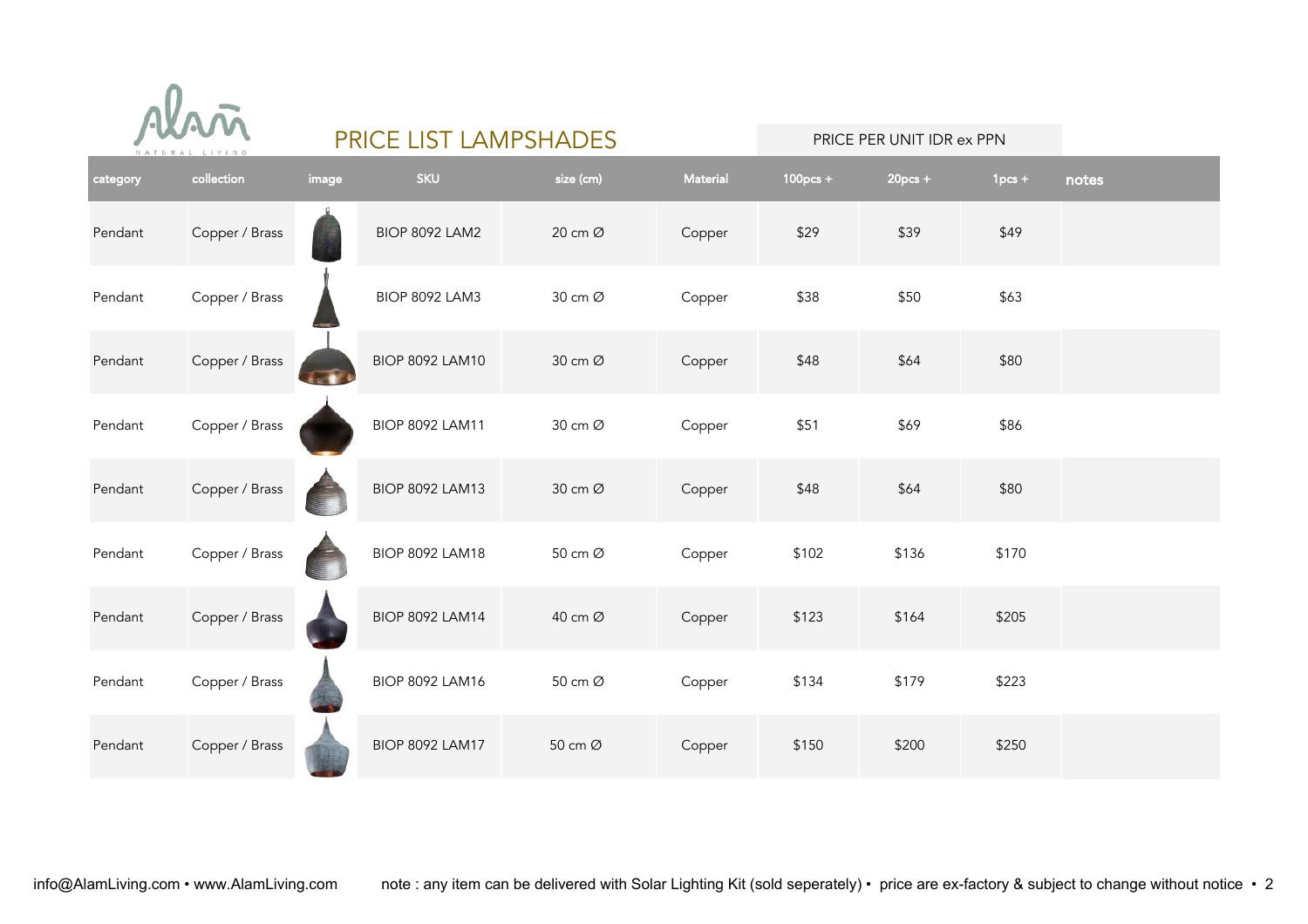

| category | collection     | image | <b>SKU</b>             | size (cm)                       | Material | $100$ pcs + | $20pcs +$ | $1pcs +$ | notes |
|----------|----------------|-------|------------------------|---------------------------------|----------|-------------|-----------|----------|-------|
| Pendant  | Copper / Brass |       | <b>BIOP 8092 LAM19</b> | 70 cm Ø                         | Copper   | \$145       | \$193     | \$241    |       |
| Pendant  | Copper / Brass |       | <b>BIOP 8092 LAM15</b> | 50 cm Ø                         | Copper   | \$118       | \$157     | \$196    |       |
| Pendant  | Copper / Brass |       | <b>BIOP 8092 LAM21</b> | 40 cm Ø                         | Copper   | \$51        | \$68      | \$85     |       |
| Pendant  | Rattan / Fiber |       | <b>BIOP 8091 LAM1</b>  | 20,5 cm Ø x 33 cm               | Rattan   | \$21        | \$29      | \$36     |       |
| Pendant  | Rattan / Fiber |       | <b>BIOP 8091 LAM2</b>  | 39 cm Ø x 36 cm                 | Rattan   | \$21        | \$29      | \$36     |       |
| Pendant  | Rattan / Fiber |       | <b>BIOP 8091 LAM3</b>  | 45 cm Ø x 45 cm (H)             | Rattan   | \$21        | \$29      | \$36     |       |
| Pendant  | Rattan / Fiber |       | <b>BIOP 8091 LAM4</b>  | 45 cm $\varnothing$ x 52 cm (H) | Rattan   | \$21        | \$29      | \$36     |       |
| Pendant  | Rattan / Fiber |       | <b>BIOP 8091 LAM5</b>  | 50 cm Ø x 40 cm (H)             | Rattan   | \$21        | \$29      | \$36     |       |
| Pendant  | Rattan / Fiber |       | <b>BIOP 8091 LAM6</b>  | 57 cm Ø x 50 cm (H)             | Rattan   | \$21        | \$29      | \$36     |       |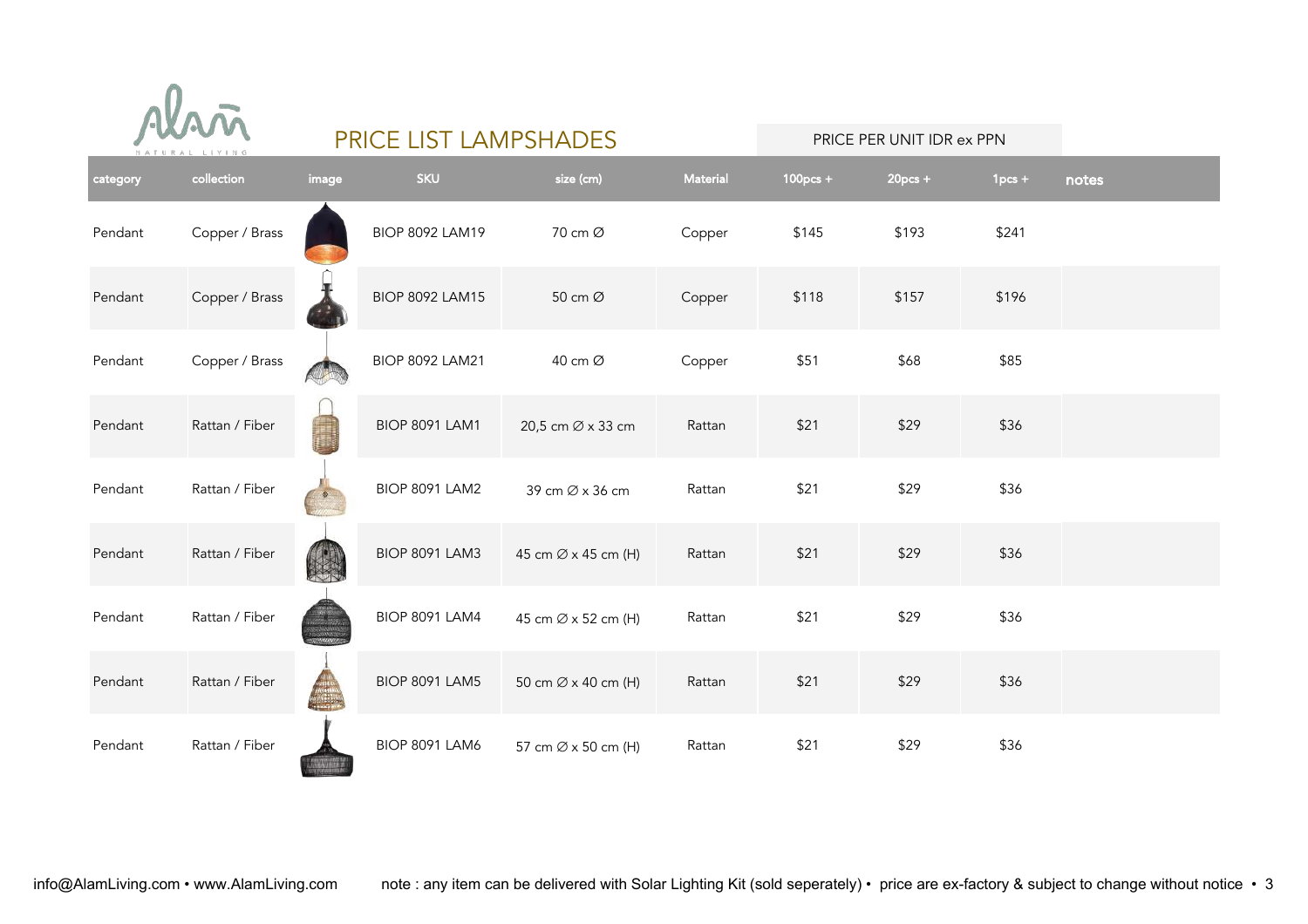

| category | collection     | image | <b>SKU</b>             | size (cm)                           | <b>Material</b> | $100$ pcs + | $20pcs +$ | $1pcs +$ | notes          |
|----------|----------------|-------|------------------------|-------------------------------------|-----------------|-------------|-----------|----------|----------------|
| Pendant  | Rattan / Fiber |       | <b>BIOP 8091 LAM7</b>  | 50 cm $\varnothing$ x 60 cm (H)     | Rattan          | \$21        | \$29      | \$36     |                |
| Pendant  | Rattan / Fiber |       | BIOP 8091 LAM8         | 40 cm Ø x 60 cm (H)                 | Rattan          | \$28        | \$37      | \$46     |                |
| Pendant  | Rattan / Fiber |       | <b>BIOP 8091 LAM10</b> | 45 cm Ø x 52 cm (H)                 | Rattan          | \$21        | \$29      | \$36     |                |
| Pendant  | Rattan / Fiber |       | <b>BIOP 8091 LAM9</b>  | 40 cm Ø x 22 cm (H)                 | Rattan          | \$21        | \$29      | \$36     |                |
| Pendant  | Rattan / Fiber |       | <b>BIOP 8091 LAM11</b> | 31 cm Ø x 40 cm (H)                 | Rattan          | \$21        | \$29      | \$36     |                |
| Pendant  | Rattan / Fiber |       | <b>BIOP 8091 LAM12</b> | 35 cm Ø x 35 cm (H)                 | Rattan          | \$16        | \$21      | \$27     |                |
| Outdoor  | Garden Lamp    | 富     | <b>BIOP 8094 LAM1</b>  | 20 x 20 x 107 cm<br>20 x 20 x 66 cm | Iron            | \$171       | \$229     | \$286    | set of 2 lamps |
| Outdoor  | Garden Lamp    |       | BIOP 8094 LAM3         | 30 x 30 x 60 cm                     | Iron            | \$40        | \$54      | \$67     |                |
| Outdoor  | Garden Lamp    |       | <b>BIOP 8094 LAM4</b>  | 24 x 24 x 66 cm                     | Iron            | \$48        | \$64      | \$80     |                |